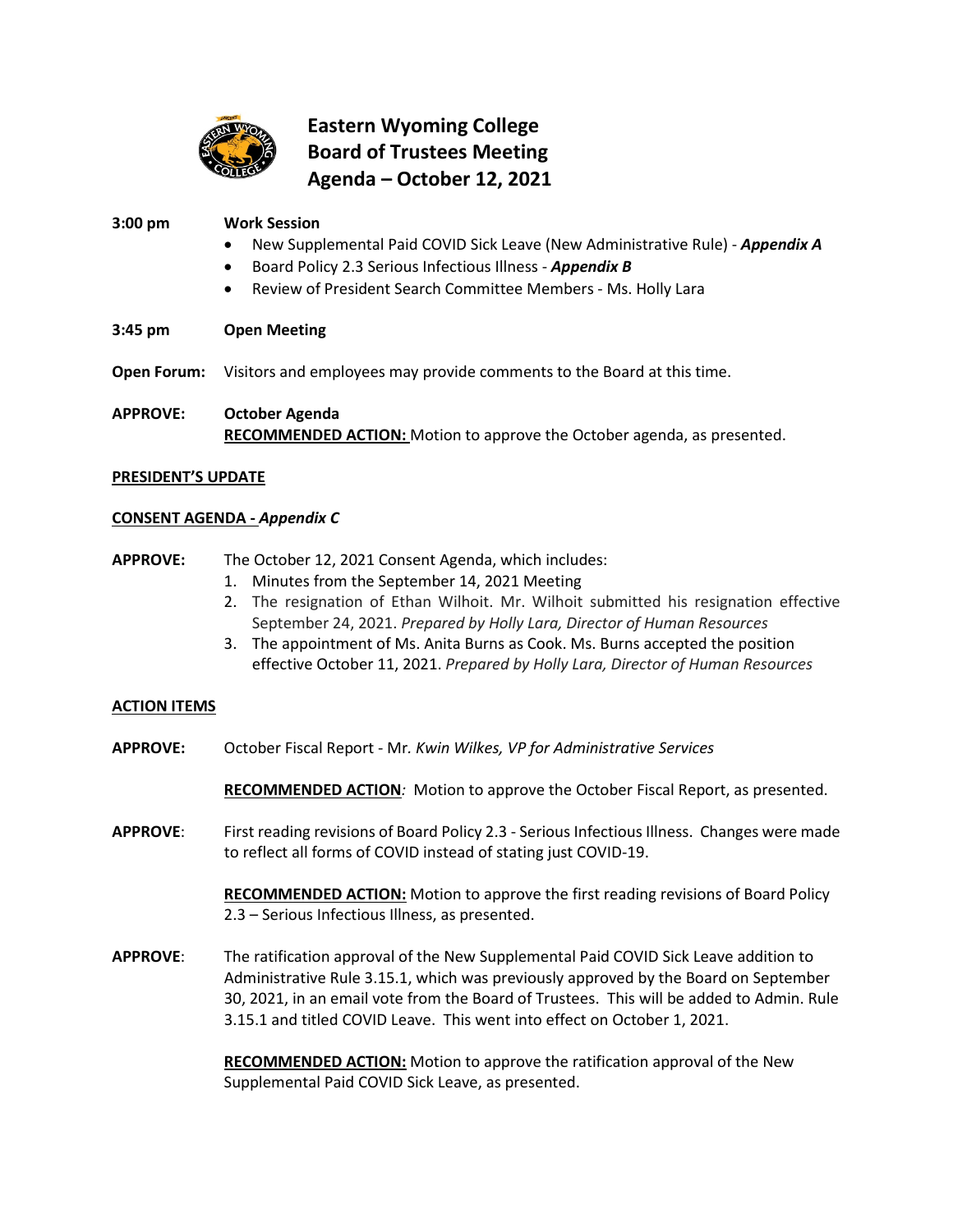**APPROVE**: *Appendix D -* Resurfacing the gym floor from JJPratt Enterprises, LLC. quote for \$31,800.00. Two quotes were received from JJPratt Enterprises, LLC. (\$31,800) of which the design is attached, and Whited Floor Surfacing Co. (\$36,000). This would be completed in the Spring or Summer of 2022.

> **RECOMMENDED ACTION:** Motion to approve the resurfacing of the gym floor from JJPratt Enterprises, LLC. quote for \$31,800.00, as presented.

**APPROVE**: The ratification of the appointment for the new Interim Vice President for Student Services, Ms. Tami Afdahl.

> **RECOMMENDED ACTION:** Motion to approve the ratification appointment of Ms. Tami Afdahl, Interim Vice President for Student Services as presented.

**APPROVE:** The ratification of the appointment for the Interim Financial Aid Director, Ms. Terri Hauf.

**RECOMMENDED ACTION:** Motion to approve the ratification appointment of Ms. Terri Hauf, Interim Financial Aid Director, as presented.

**APPROVE**: The appointment of Ms. Kelly O'Brien to the position of Animal Care Specialist. This is a full-time, 12-month benefitted professional staff position. *Presented by Ms. Holly Lara, Director of Human Resources*

> **RECOMMENDED ACTION** Motion to approve the appointment of Ms. Kelly O'Brien to the position of Animal Care Specialist, as presented.

**APPROVE:** The Presidential Search Committee members selected.

**RECOMMENDED ACTION:** Motion to approve the Presidential Search Committee members selected, as presented.

#### **INFORMATION ITEMS**

- 1. Ms. Tami Afdahl College Relations Update and Student Services Update *Appendix E*
- 2. Mr. Keith Jarvis Construction and Major Maintenance Update *Appendix F*
- 3. Ms. Holly Lara Human Resources Update *Appendix G*
- *4.* Mr. Roger Humphrey Academic Services Update *Appendix H*
- 5. Dr. Margaret Farley Douglas Campus Update *Appendix I*
- 6. Mr. John Hansen Institutional Development / Foundation Update / Staff Alliance *- Appendix J*
- 7. Dr. Kate Steinbock Faculty Senate Update *Hand carried to meeting*

#### **TRUSTEE TOPICS**

- **APPROVE:** Motion to adjourn the meeting and proceed to the Board of Trustees and Foundation Directors Joint Meeting.
- **6:00pm** Dinner with the EWC Foundation Directors